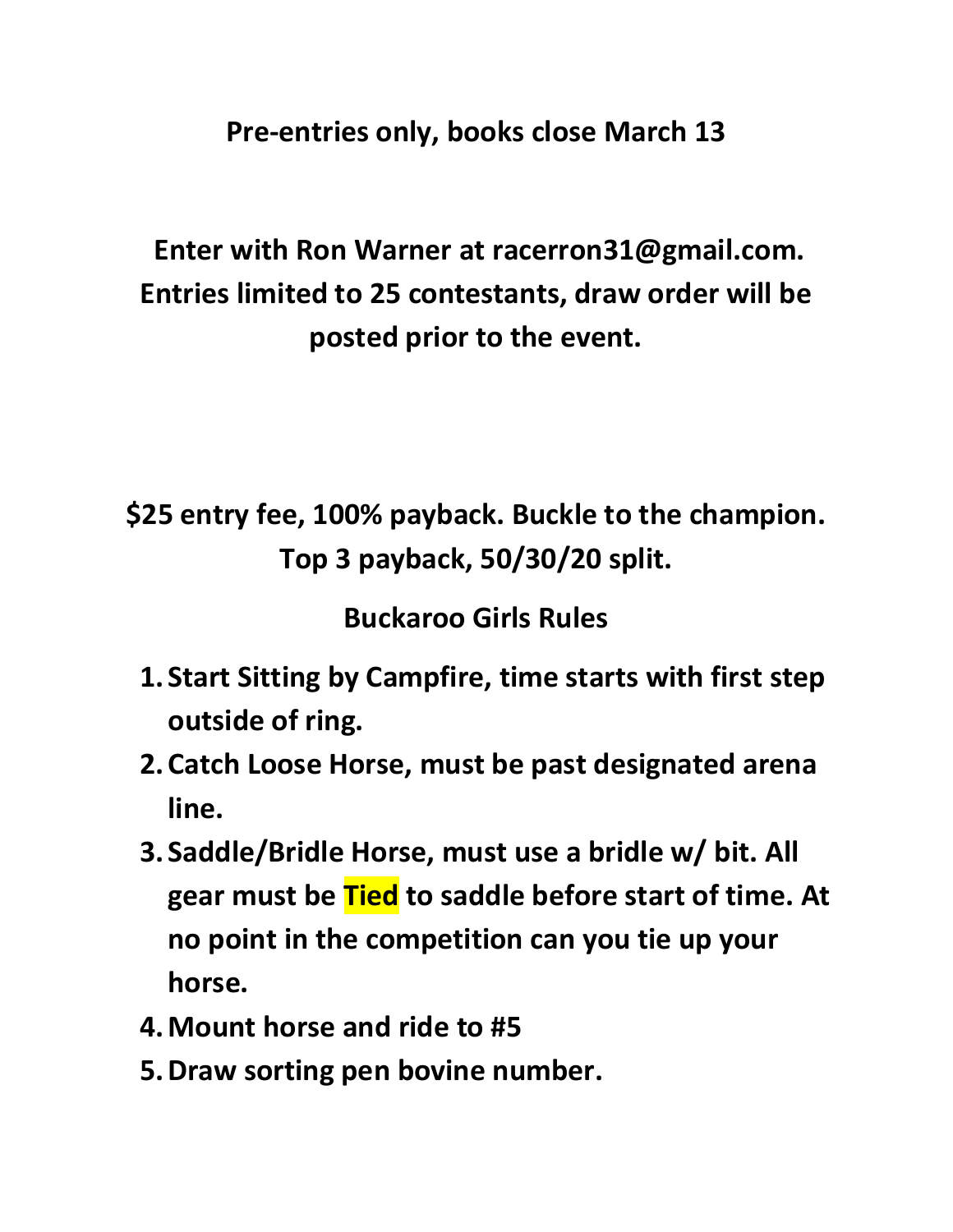- **6. Sort out Bovine with aid of 2 turn back assistants.**
- **7.Breakaway Rope, 40+ Rope w/ Breakaway Hondo Legal Head Catch sorted Bovine, cannot rope until all remaining pen of sort cattle are held in sorting pen by turn back assistants.**
- **8.Pen Bovine, must fully pass entrance to solo pen.**
- **9. Feed Horse, must pack 2 of the 3 feed sacks from storage location and place inside feed trough.**
- **10. Re-Mount Horse and ride to trailer.**
- **11. Load Horse w/ All Gear including Cowboy Hat either on contestant/horse or Tied to saddle, time stops when trailer end gate latch is fully latched w/ safety clip.**
- **12. Attire: Cowboy Hat, Western Shirt, Cowboy Boots**
- **13. Each task must be fully completed in listed order prior to moving on to the next task, failure to complete task prior to starting next, results in a no time.**
- **14. Have Fun!**